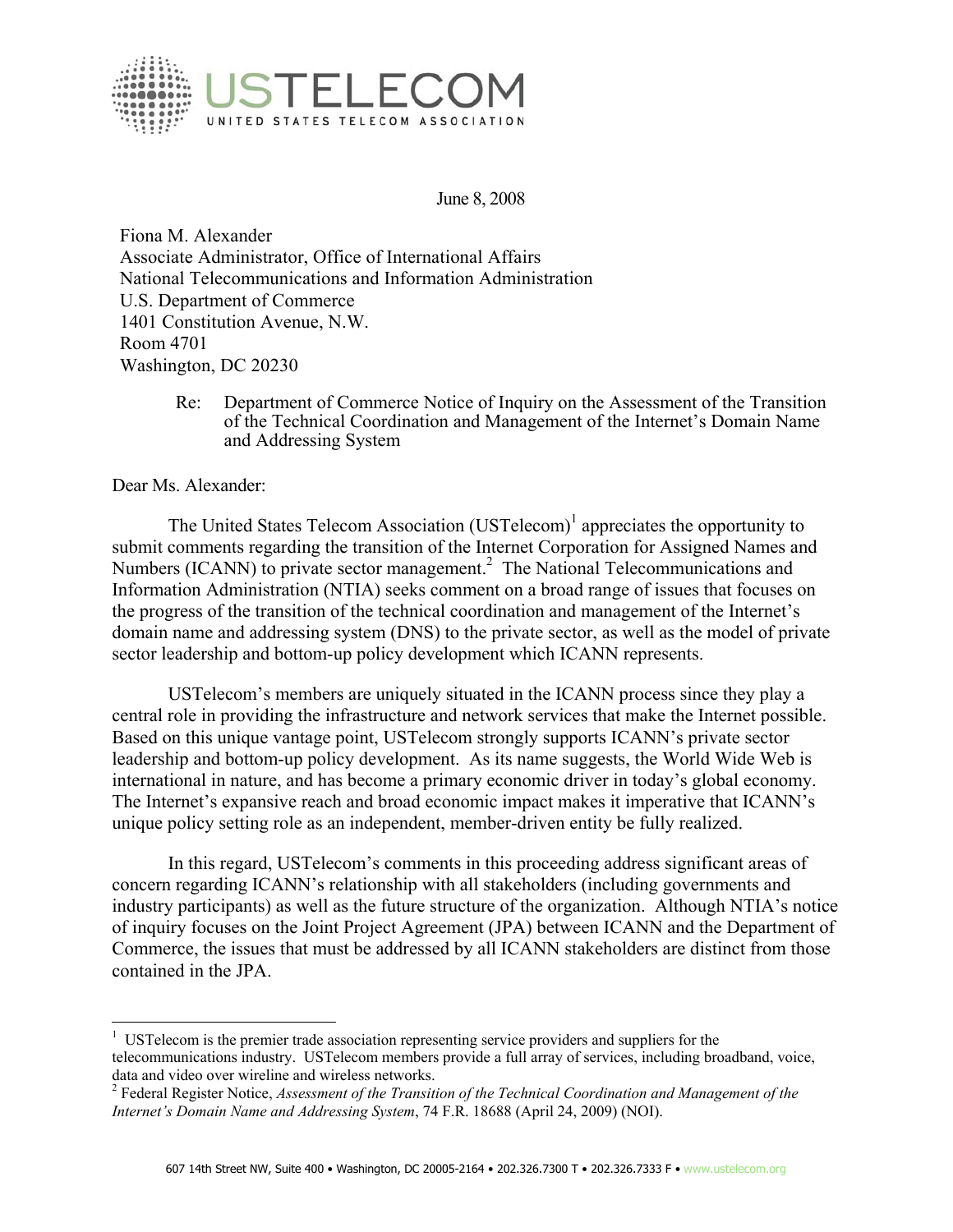$\overline{a}$ 

USTelecom shares the view that ICANN will – and should – eventually become a fully independent entity. Prior to such independence, however, it is imperative that all stakeholders in this proceeding, including ICANN, look to adopt and fully implement tangible and robust improvements.

### **I. ICANN Fulfills an Important Role in Overseeing Several Internet-related Tasks**

Since its inception in September 1998, ICANN's mandate has included a commitment to the private sector management of the DNS, coupled with the promotion of the security and stability of the global Internet. ICANN's tasks include responsibility for various operational and technical matters.

For example, ICANN is responsible for ensuring the stable and secure operation of the Internet's unique identifier systems and encouraging improved transparency, accessibility, efficiency, and timeliness in the consideration and adoption of policies related to technical coordination of the Internet DNS, and funding for ICANN operations. Similarly, ICANN is responsible for ensuring that such policies are responsive to global Internet stakeholders. Finally, in addition to working with the Government Advisory Committee (GAC) members, ICANN is also tasked with maintaining and improving the multi-stakeholder model and the global participation of *all* stakeholders in the ICANN process in order to further the effectiveness of the bottom-up policy development processes.

Through its limited relationship with the Department of Commerce, ICANN has been guided by specific and targeted principles.<sup>3</sup> Since the 1998 Memorandum of Understanding (MOU) between the Department of Commerce and ICANN was signed, there have been several iterations and revisions, with amendments occurring in 1999, 2000, 2001, and 2002.

But over time, these principles remained the cornerstone of ICANN's formation and have continued to evolve. With an eye towards the eventual full independence of ICANN, the Department of Commerce nevertheless committed that it would not conclude its role in DNS management if doing so would cause instability in the DNS. To address longstanding concerns, in September 2006 the ICANN Board of Directors approved and adopted an "Affirmation of Responsibilities for ICANN's Private Sector Management" ("ICANN Affirmation of Responsibilities").<sup>4</sup> The ICANN Affirmation of Responsibilities was a commitment by the ICANN Board of Directors to address shortfalls that had been identified by the Department of Commerce and – more importantly – the stakeholder community.

ICANN's progress was subsequently reviewed in late 2007 and early 2008. Once again, the Department of Commerce concluded that while some progress had been made, there remained key areas where further work was required to increase institutional confidence in

<sup>&</sup>lt;sup>3</sup> In the June 1998 DNS White Paper, the Department of Commerce articulated, based upon public input, four principles that would guide the development of an entity called ''NewCo'' to be established by the private sector. These principles were: stability; competition; private, bottom–up coordination; and representation. 4 *See* ICANN Website, *Affirmation of Responsibilities for ICANN's Private Sector Management* (available at:

http://www.icann.org/en/announcements/responsibilities-affirmation-28sep06.htm) (visited May 21, 2009).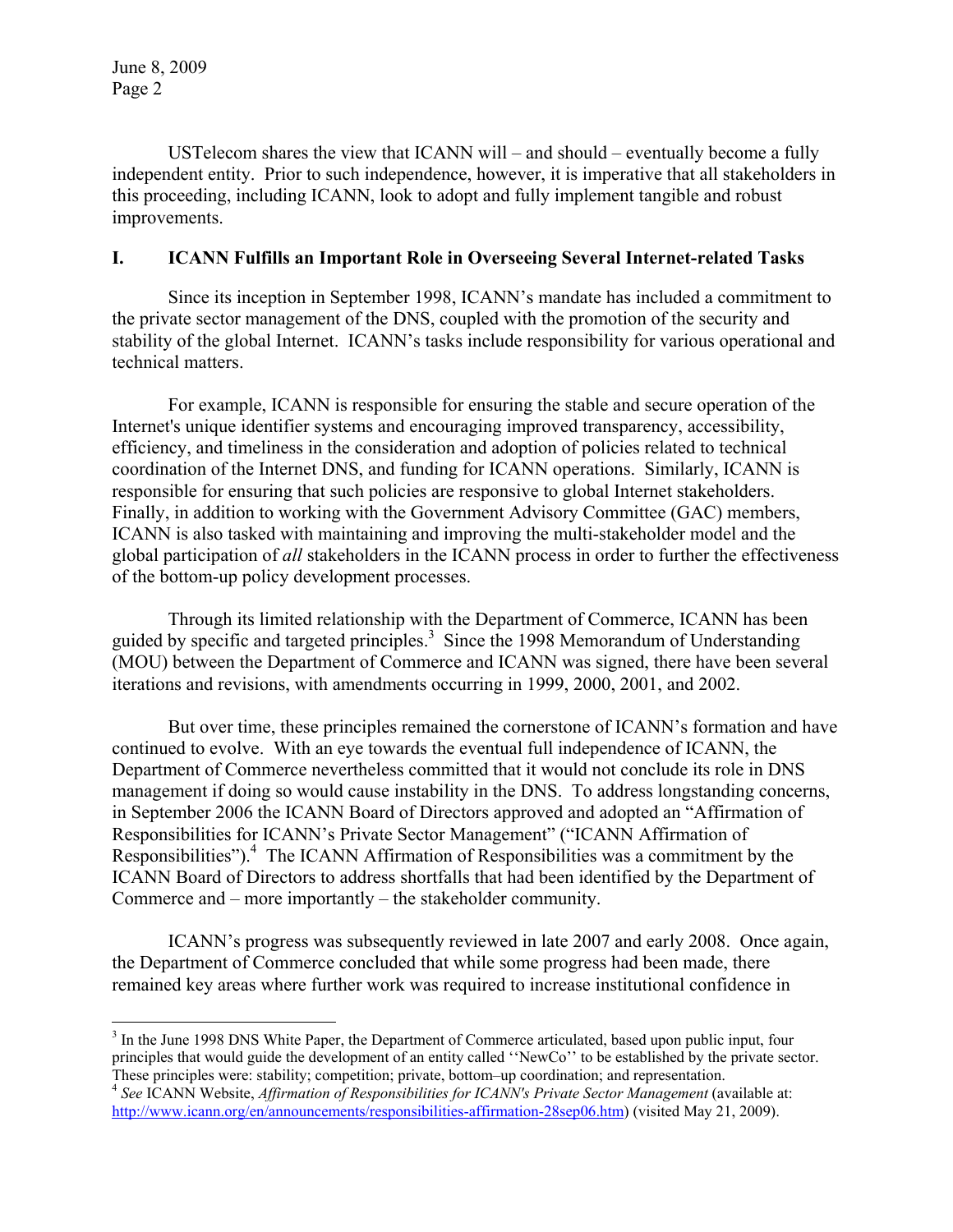ICANN. These areas included long–term stability, accountability, responsiveness, continued private sector leadership, stakeholder participation, increased contract enforcement, and enhanced competition.

In this current NTIA proceeding, the ICANN community is asked to assess the status of these key benchmarks in order to gauge ICANN's readiness to become fully independent. Unfortunately, many deficiencies remain and USTelecom believes they must be addressed prior to ICANN transitioning to a post-JPA environment.

## **II. ICANN Suffers From a Number of Inadequacies in Core Areas**

Despite its relatively short history, ICANN has been an important participant in the Internet's transformation into a crucial, global medium. In certain areas, ICANN has performed capably in its role. Yet despite these achievements, there remain several key areas in which ICANN must make important improvements before it is capable of existing as a stand-alone organization. All of these areas were identified by NTIA during its mid-term review as being deficient, and ICANN's present inadequacies in these areas should be cause for concern until such time as they are fully addressed.

## *A. There is a Consistent Lack of Transparency in ICANN's Decision Making Process*

Among the items contained in the ICANN Affirmation of Responsibilities is a commitment by ICANN to take action on various issues, particularly increased transparency. The NTIA asks in its Notice of Inquiry (NOI) what steps ICANN has taken to meet these responsibilities, and whether such steps have been successful.

To be sure, ICANN has taken steps towards improving transparency in certain areas. For example, in January 2008, ICANN released its "Accountability & Transparency Frameworks and Principles" document (Framework & Principles).<sup>5</sup> Since their release, ICANN has made a noticeable effort to put increased amounts of information on its website and has also been providing staff summary of comments. Although more information is being published to ICANN's website, very little has been done to show how the community's comments are integrated into ICANN's decision making processes. Unfortunately, between adoption of the ICANN Affirmation of Responsibilities in September 2006 and today, very little has been done to establish increased transparency into ICANN's decision-making process.

As one further enhanced step towards transparency, ICANN recently introduced the publication of board meeting minutes. Some have called for ICANN to go further, by releasing

 $\overline{a}$ <sup>5</sup> *ICANN Accountability & Transparency Frameworks & Principles*, January 2008 (available at: http://www.icann.org/en/transparency/acct-trans-frameworks-principles-10jan08.pdf) (visited May 28, 2009)

<sup>(</sup>*Framework & Principles*) (In the *Framework & Principles*, ICANN identified three spheres of accountability, including public sphere accountability (e.g., assuring stakeholders that ICANN has behaved responsibly); corporate and legal accountability (i.e., ICANN's obligations through the legal system and under its bylaws); and participating community accountability (i.e., ensuring that ICANN performs functions in line with the wishes and expectations of the ICANN community)) *Framework & Principles*, p. 4.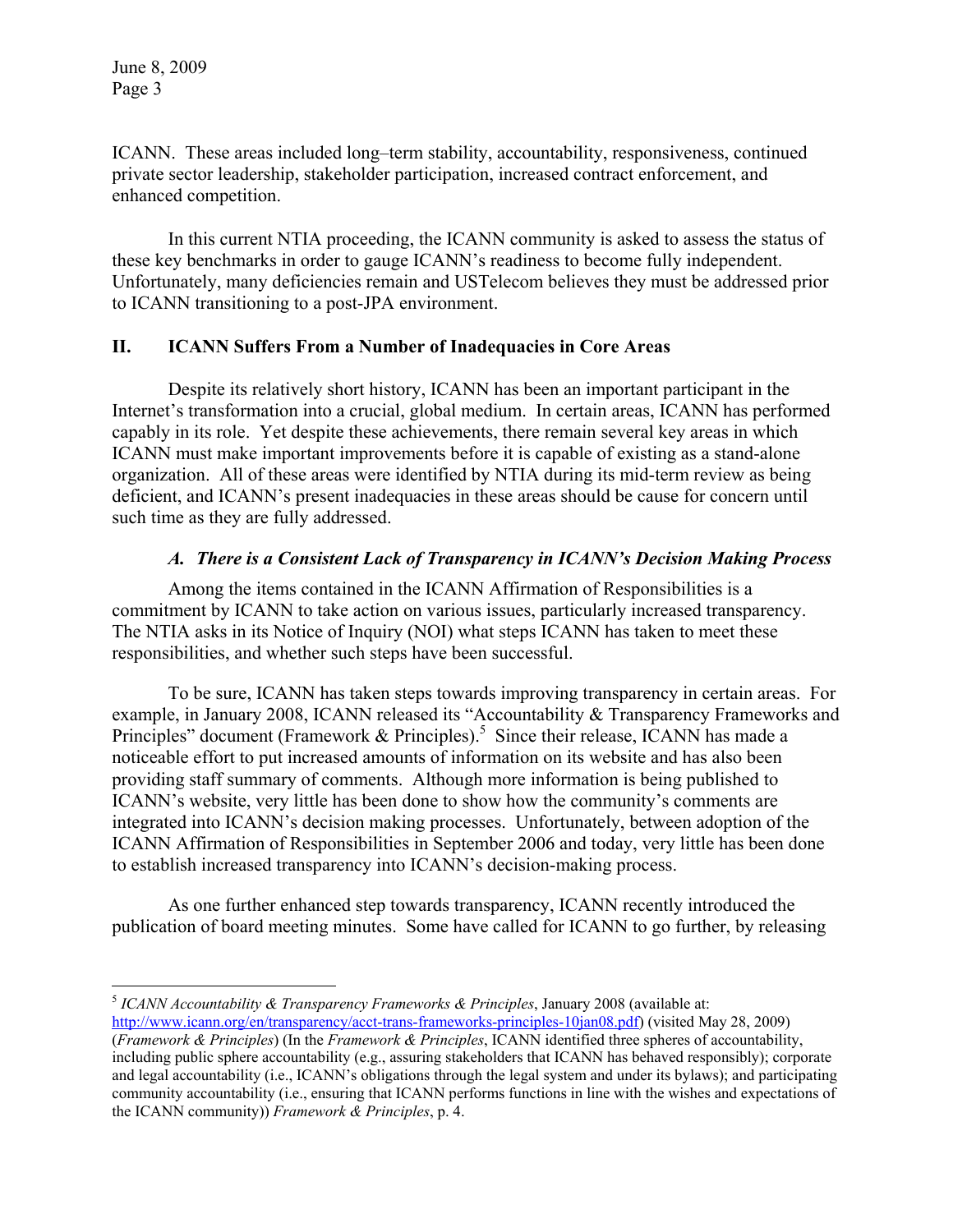Board transcripts.<sup>6</sup> But one recent Board Review proposal suggested abandoning the release of Board Minutes, which has been an important step towards increased transparency.<sup>7</sup>

More recently, in February 2009, ICANN released its Draft Implementation Plan for Improving Institutional Confidence ("Draft IIC Plan").<sup>8</sup> Unfortunately, the Draft IIC Plan provides only high-level concepts and recommendations, while ICANN's Framework & Principles document confuses transparency with accessibility. For example, ICANN's Framework & Principles stresses the accessibility of information on its website as evidence of transparency.<sup>9</sup> Accessibility of information, however, should not be confused with transparency into ICANN's decision-making processes. Even when ICANN attempts to highlight the alleged transparency of its decision making process in the same document, it falls far short.

Only one section of the Framework & Principles addresses ICANN's decision making process. Specifically, ICANN states that it only has an obligation to make clear "wherever possible" the impact of public comment on decisions, and to "[r]equest explicit discussion" of any summary and analysis "while discussing" the particular topic that is under consideration.<sup>10</sup> A commitment to discuss the impact of public comments on ICANN policy making only "wherever possible" is nothing more than a non-binding promise. Moreover, merely requesting "explicit discussion" does not mean that such a discussion will be made public or even occur. ICANN should make a clear commitment to explain the impact of public comment on decisions.

The ICANN stakeholder community's frustration with ICANN's opaque decision-making process is a matter of extensive record.<sup>11</sup> Despite its commitment to transparency in the ICANN Affirmation of Responsibilities, Draft IIC Plan and ICANN's Framework & Principles, more needs to be done to make ICANN more transparent.

 $\overline{a}$ <sup>6</sup> *See e.g.*, Hearing on, *Oversight of The Internet Corporation For Assigned Names And Numbers*,

Statement of Christine N. Jones, General Counsel and Corporate Secretary, The Go Daddy Group, Inc., June 4, 2009 (*see e.g.*, Domain Name Wire, *Congress Beats Up ICANN*, June 4, 2009 (available at:

http://domainnamewire.com/2009/06/04/congress-beats-up-icann-part-3/) (visited June 8, 2009) (*Go Daddy Testimony*).<br><sup>7</sup> *See*, Main Report, *Independent Review of the Board of ICANN*, November 2008, p. 8 (available at:

http://www.icann.org/en/reviews/board/report-02nov08-en.pdf) (visited June 8, 2009). 8 *See*, *ICANN Draft Implementation Plan for Improving Institutional Confidence*, February 26, 2009 (*Draft IIC* 

*Plan*) (The *Draft IIC Plan* was released by ICANN and is a proposed set of twenty-four recommendations designed to maintain and strengthen ICANN).

<sup>&</sup>lt;sup>9</sup> *Framework & Principles*, pp. 9-10.<br><sup>10</sup> *Framework & Principles*, pp. 26. 11 *See e.g.*, Comments of the International Chamber of Commerce on Draft IIC Plan, p. 4, (stating that legitimacy derives from "decisions that reflect full and informed public comment.") (available at http://forum.icann.org/lists/iicimplementation-plan/pdfCNuDuRsEk1.pdf) (visited June 8, 2009); Comments of the Coalition for Online Accountability on Draft IIC Plan, p. 1, (stating that "[m]embers of the independent business community who are not in contractual relationships with ICANN simply lack confidence that their voices will be heard and heeded when ICANN comes to make decisions that can profoundly affect their businesses. It has happened on some occasions, but a reliable, consistent mechanism for this input has yet to be found.") (available at:

http://forum.icann.org/lists/iic-implementation-plan/pdf5TFlFkoJyt.pdf) (visited June 8, 2009); Comments of Network Solutions on Draft IIC Plan, p. 1, (available at: http://forum.icann.org/lists/iic-implementationplan/pdfjSdQNQXdl8.pdf) (visited June 8, 2009) (*Network Solutions Comments*).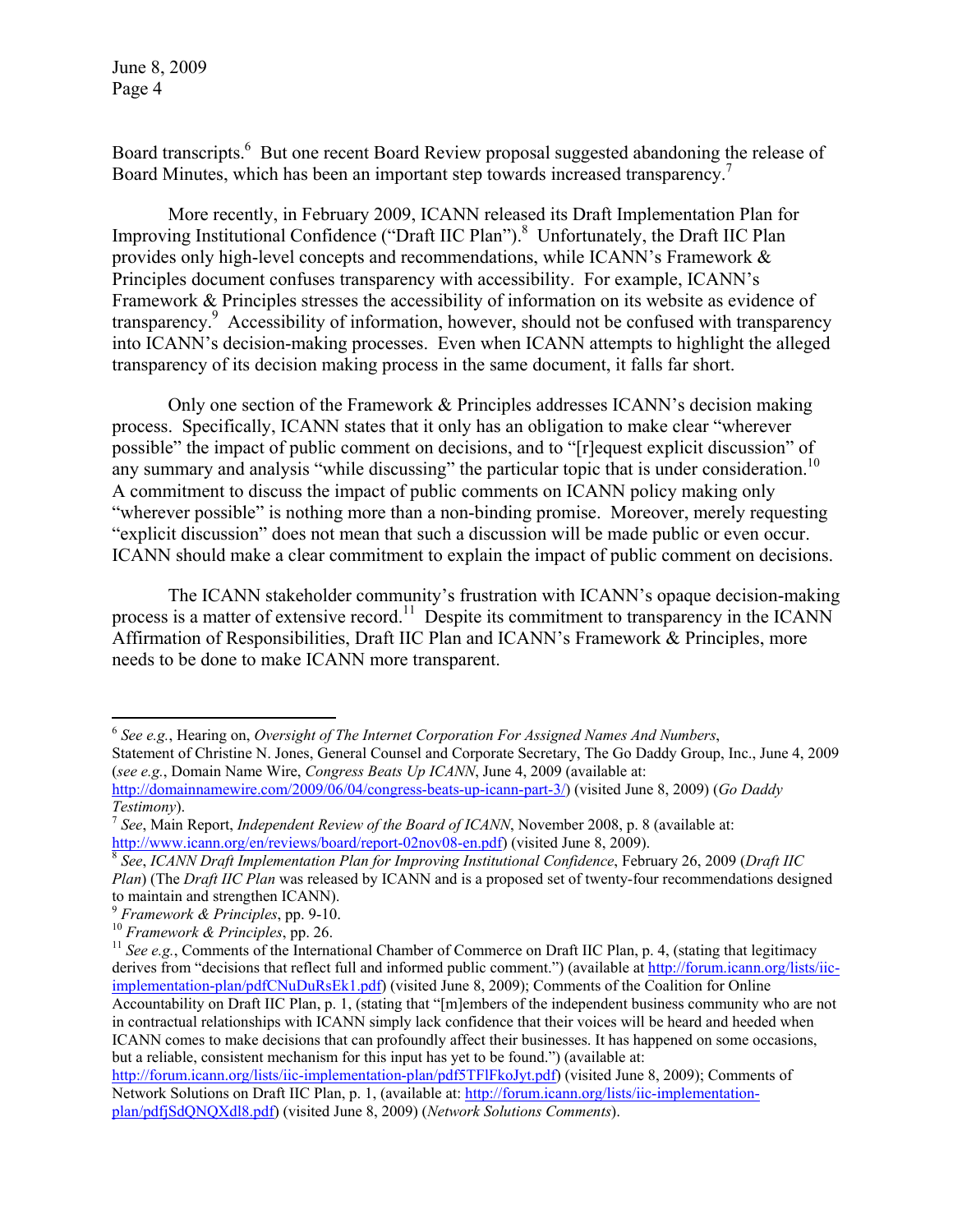### *B. There are Concerns About ICANN's Ability to Retain its Independence*

USTelecom shares the view ICANN must implement sufficient safeguards in order to protect itself from capture, whether by external or internal sources. This is an area of concern that has been raised by numerous ICANN stakeholders, and even ICANN – to its credit – has acknowledged that it is a real possibility that needs to be addressed.<sup>12</sup>

Yet despite ICANN's cognizance of this issue, it has yet to identify any comprehensive improvements that would protect against this threat. ICANN's Draft IIC Plan for improving institutional confidence lays out proposals to address five key areas, including the need for ICANN to be safeguarded against capture.<sup>13</sup> But ICANN's proposed safeguards against capture are lacking in a number of respects.

For example, ICANN commits in its draft implementation plan to "[m]aintain and strengthen transparency in the constituent parts of ICANN."<sup>14</sup> Yet as discussed previously, ICANN's problems with transparency have been long-standing and remain unresolved. Other commitments contained in the Draft IIC Plan are either unclear in their impact,  $^{15}$  or seem to contradict their stated goal.<sup>16</sup>

Many stakeholders maintain that the initiatives identified by ICANN are insufficient. Moreover, even if these commitments are taken at face value, they are in a nascent stage and need time to be fully implemented and allowed to develop. Absent adoption and implementation of fully robust safeguards, ICANN faces substantial risk of external or internal capture. These concerns are quite substantial, considering the statements of some governments or intergovernmental representatives regarding ICANN's role.

For example, some governments continue to call for transition of the Internet governance system to bring it under the control of the international community. Not only would this new international entity control the Internet governance system, but it would also control administration of critical Internet resources. Recently, there have been other calls about the creation of a new multilateral bureaucracy to oversee the Internet.

USTelecom believes that it is imperative for ICANN to become a strong, independent organization. ICANN is certainly making steps towards achieving this independence, but the looming threat of internal or external capture is a very possible prospect for ICANN. USTelecom shares the view that the U.S. Government's limited presence with ICANN under the JPA is what has prevented other governments from asserting their influence over ICANN's

 $\overline{a}$ 

<sup>&</sup>lt;sup>12</sup> *See* ICANN Transition Action Plan, September 2008, pp. 1-2.<br><sup>13</sup> *Draft IIC Plan*, p. 3. The remaining four areas identifies include state that ICANN must: 1) be accountable and responsive to its multi-stakeholder communities; 2) meet the needs of the global Internet community of the future; 3) be a financially and operationally secure organization; 4) maintain its focus on ensuring safe and stable operations relating to the unique identifiers of the Internet.<br><sup>14</sup> Draft IIC Plan, p. 5, Recommendation 1.13.

<sup>&</sup>lt;sup>15</sup> Disclosure of public statements of interest seems to be of little value since any such disclosure would only be as legitimate as the organization making it.

<sup>&</sup>lt;sup>16</sup> ICANN's recommendation to "[m]aintain presences" in unidentified jurisdictions (Recommendation 1.10) would seem to *increase* the threat of capture, not decrease such a threat.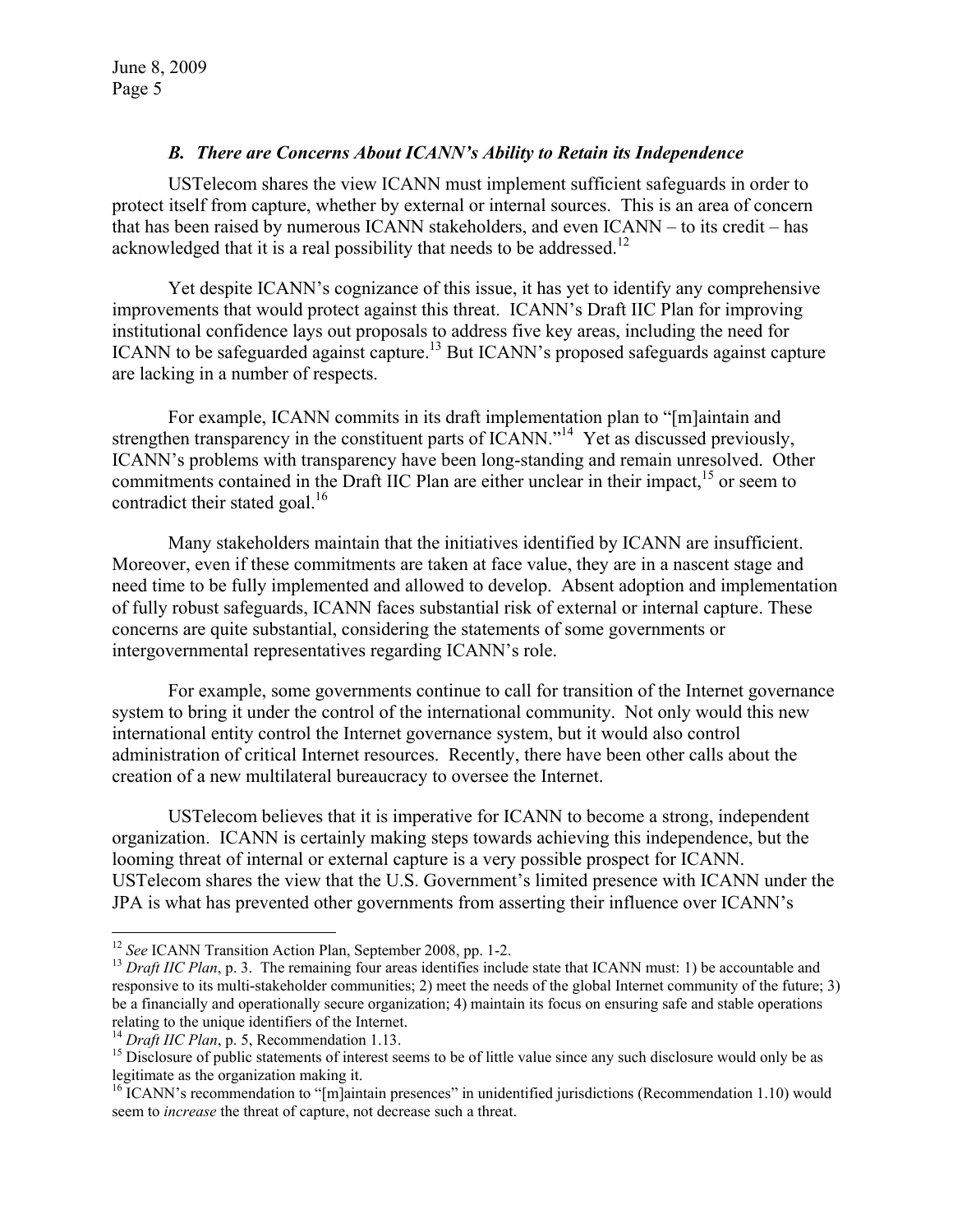processes.17 Unfortunately, ICANN's nascent proposals offered by ICANN render it extremely susceptible to external or internal capture. ICANN must strengthen its internal controls prior to full independence.

# *C. There is Insufficient Accountability at ICANN*

USTelecom continues to support the concept of ICANN as a private-sector governing entity that is accountable to the multi-stakeholder global Internet community in carrying out its mission. USTelecom agrees with other stakeholders in this debate that enhanced accountability is a fundamental prerequisite for completing the transition process.<sup>18</sup> However, USTelecom also believes that ICANN must significantly improve its accountability mechanisms in order to fully serve its multi-stakeholder community.

There are a number of areas in which ICANN must make tangible improvements in accountability to its stakeholders. In particular, ICANN has no credible mechanism for the meaningful review of, and action on, public comments submitted to the organization. For this reason, many stakeholders feel like nothing more than passive observers to the ICANN process.

During the Commerce Department's mid-term review last year, one business leader summed it up by stating that "many in the business community feel like we are marginalized, that we are not heard, that our voices aren't heard, that ICANN is solely becoming a trade organization for registries and registrars."19 The business community's widely held frustration results from the fact that ICANN has no process for evaluating public comments and incorporating them into its subsequent policy recommendations. As the International Trademark Association (INTA) noted during the Commerce Department's mid-term review "What is the point of having a public comment period if the public comments are ignored? $2^{220}$ 

By way of example, in its January 2008 Framework & Principles, ICANN committed to maximizing the transparency and accountability in the consultation process by both summarizing *and* analyzing comments submitted by stakeholders in ICANN proceedings. Specifically, ICANN made two distinct commitments. First, to "[p]ost a summary of comments at the end of each comment period and in the same place as the comments;" and second, to "[p]ost an analysis of the comments."<sup>21</sup>

But with the exception of only a single proceeding in the thirteen comment cycles that closed in 2009, ICANN has only *summarized* comments and provided *no analysis* whatsoever.<sup>22</sup> In every instance, ICANN links from the main docket page to a website labeled

 $\overline{a}$ 

<sup>&</sup>lt;sup>17</sup> *See e.g.*, Comments of NetChoice, p. 3 (available at:<br>http://www.ntia.doc.gov/ntiahome/domainname/jpacomments2007/jpacomment 001.pdf) (visited May 28, 2009). <sup>18</sup> See e.g., *Network Solutions Comments*, p. 2 (encouraging ICANN to work with the community to recommend a

true accountability measure at the organization).<br><sup>19</sup> See Mid-Term Review Transcript, p. 28.

<sup>&</sup>lt;sup>20</sup> INTA Mid-Term Review Comments, p. 7 (available at:

http://www.ntia.doc.gov/ntiahome/domainname/jpacomments2007/jpacomment\_079.pdf) (visited June 8, 2009).<br><sup>21</sup> *ICANN Framework & Principles*, p. 26.<br><sup>22</sup> *See* ICANN Public Comment website, (available at: http://www.icann.

reviewed the archived forums for the year 2009, from January through April.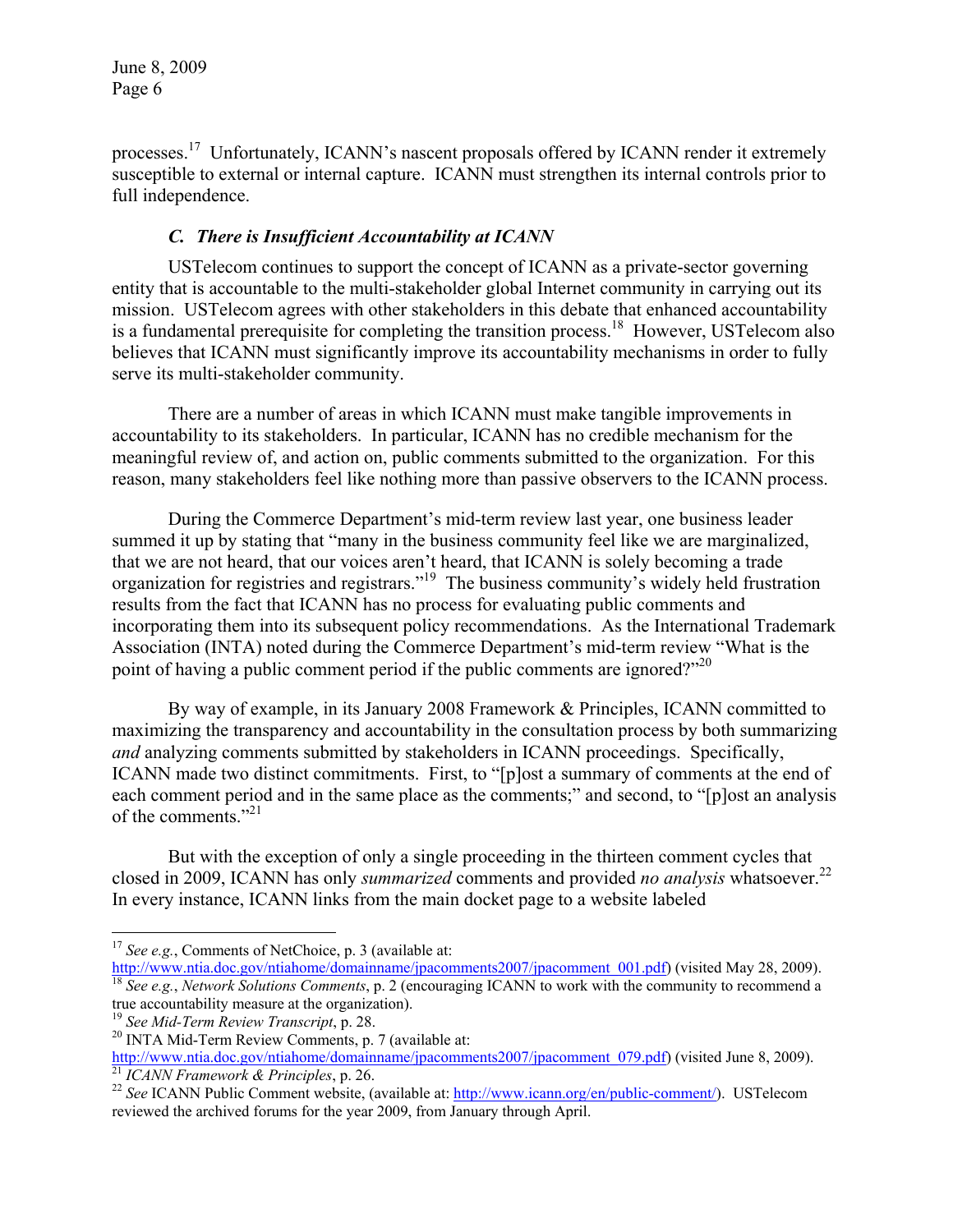$\overline{a}$ 

"Summary/analysis of comments."23 Once a user clicks on that link associated with each docket, they will be taken to a webpage often labeled "Summary Analysis," "Summary/Analysis" and in some instances only labeled "Summary."<sup>24</sup> But regardless of how that page is labeled, in almost every closed proceeding in 2009, ICANN has never analyzed the comments it receives, despite the promises contained in its Framework  $\&$  Principles document.<sup>25</sup>

As the Coalition for Online Accountability (COA) stated in its comments to NTIA last year during the mid-term review, "members of the independent business community . . . who are not in contractual relationships with ICANN simply lack confidence that their voices will be heard and heeded when ICANN comes to make decisions that can profoundly affect their businesses. It has happened on some occasions, but a reliable, consistent mechanism for this input has yet to be found."26 USTelecom agrees that until such time as robust accountability mechanisms are developed and implemented, ICANN's role as a private-sector-led entity to manage the DNS will not be realized.

### *D. ICANN Lacks Effective Enforcement Mechanisms*

In order for ICANN to retain its independence and continue to function under its private sector model, it is imperative that it have robust enforcement mechanisms in place. Indeed, ICANN itself recognized this when in September 2008 it listed the "[e]nhancement and expan[sion]" of "contractual compliance and enforcement" as one way to strengthen ICANN's accountability to its community.

Unfortunately, there are a number of areas in which the absence of enforcement actions by ICANN is noticeably apparent. ICANN's lack of enforcement has long been a source of frustration in the stakeholder community. This frustration remains particularly evident in the registry enforcement area.

Currently, ICANN only employs five individuals devoted to contract enforcement and monitoring; $2<sup>7</sup>$  a staffing level that is woefully inadequate considering the extent of enforcement issues facing the organization. ICANN's enforcement mechanisms have simply gone from nonexistent to inadequate.

<sup>&</sup>lt;sup>23</sup> *See e.g.*, ICANN Public Comment website (available at: http://www.icann.org/en/public-comment/) (visited May 29, 2009).

<sup>&</sup>lt;sup>24</sup> See e.g., Summary Analysis of Comments In Public Forum - New Consumers Constituency Petition and Charter, (available at: http://forum.icann.org/lists/gnso-consumers-constituency/msg00007.html) (visited May 29, 2009) (the ICANN document includes one section labeled "Summary & Analysis", but that section contains no analysis whatsoever.

<sup>&</sup>lt;sup>25</sup> The only instance of which USTelecom is aware of ICANN conducting some form of analysis of comments received from the stakeholder community is in its proceeding regarding the introduction of new gTLDs (*see e.g.*, Analysis of Public Comment of the New gTLD Application Guidebook Version 2, May 2009 (available at:<br>http://www.icann.org/en/topics/new-gtlds/agy2-analysis-public-comments-31may09-en.pdf) (visited June 8, 2009).

 $\frac{26}{26}$  Coalition for Online Accountability Comments, p. 10, February 14, 2008 (available at: http://www.ntia.doc.gov/ntiahome/domainname/jpacomments2007/jpacomment\_081.PDF) (visited June 8, 2009). <sup>27</sup> ICANN website at http://www.icann.org/en/compliance/staffing-plan.html.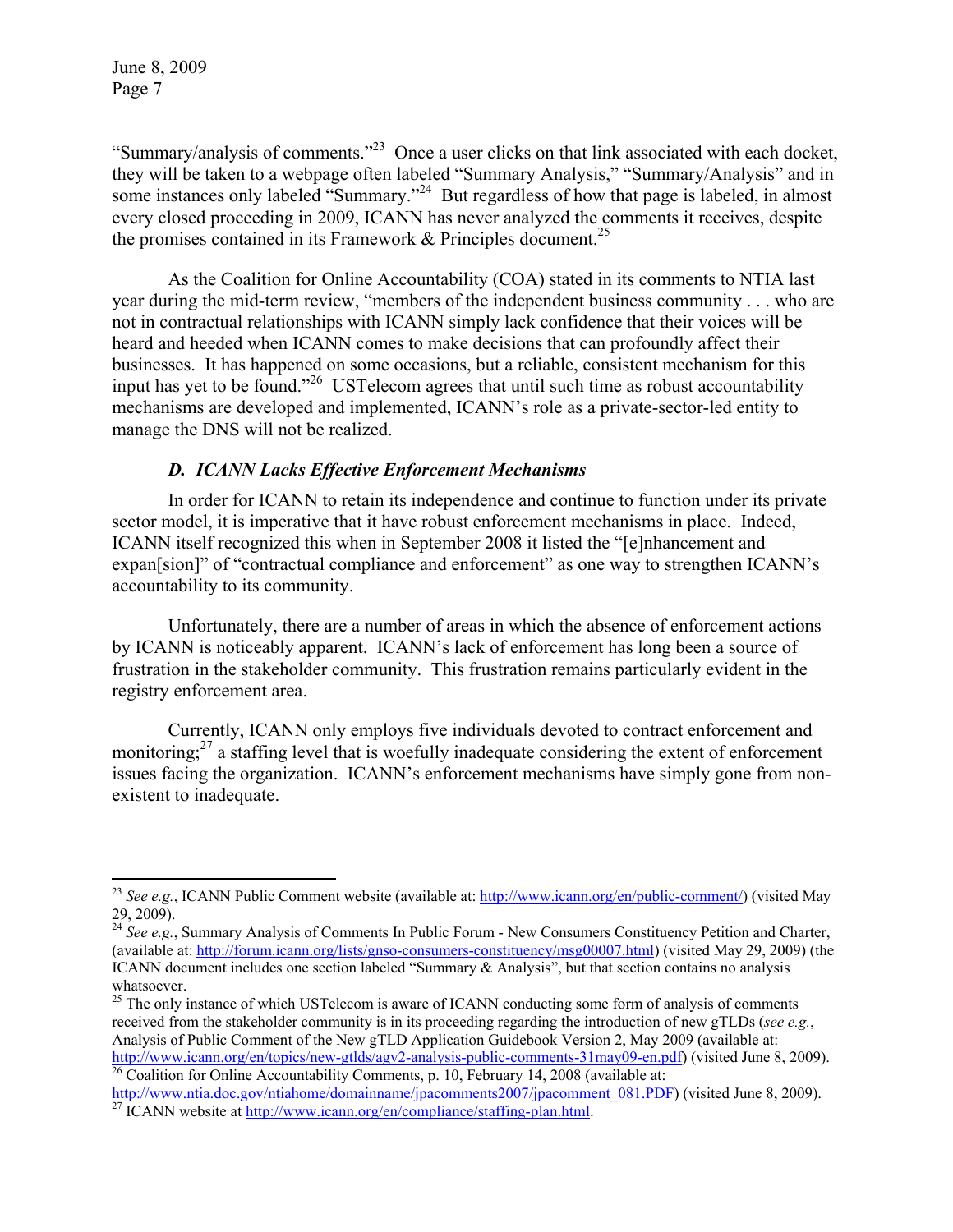This absence in enforcement is apparent in ICANN's termination of only four registrars in the past year for non-compliance with contractual obligations.<sup>28</sup> These sparse enforcement actions are all the more glaring when one considers the concurrent dramatic increase in cybersquatting, phishing attacks and other domain-related crimes.<sup>29</sup> For example, as noted in recent testimony before the U.S. House of Representatives Committee on Energy and Commerce Subcommittee on Communications, Technology and the Internet, ICANN has failed to take any significant action against any accredited registrar for cybersquatting, including those found by federal courts to have violated U.S. laws.<sup>30</sup> Despite the fact that accredited registrars specifically agree in their Registrar Accreditation Agreement to comply with all laws, there has been little if any enforcement by ICANN against registrars who are found to violate specific U.S. laws.

Yet despite these inadequacies, ICANN appears committed to moving ahead with its controversial proposal to drastically increase the number of available gTLDs which would multiply the need for enforcement.<sup>31</sup> If ICANN cannot adequately police and enforce the problems of today, there are strong concerns about its ability to enforce against the larger problems of the future.

It is imperative for ICANN to address its absence of enforcement mechanisms, prior to becoming fully independent. The lack of enforcement mechanisms at ICANN poses serious threats to the stability of the DNS, while at the same time eroding institutional confidence. At a minimum, ICANN must increase enforcement of registrars' non-compliance with contractual agreements. In addition, the ongoing inaccuracies with Whois data remain a major vulnerability in the stability of the DNS.

### **III. ICANN Should Adopt and Implement Critical Improvements Prior to Dissolution of Its Current Relationship with the Department of Commerce**

Despite ICANN's shortcomings in these areas, USTelecom believes that certain improvements to the ICANN process could alleviate many of the problems discussed above. Of course, these are just some of many ideas and proposals that have been discussed with an eye towards improving the ICANN model. USTelecom supports consideration of these and all other legitimate proposals as stakeholders look for ways to address identified shortfalls in the ICANN process. Any proposals that are ultimately adopted should be completely implemented prior to final expiration of the JPA or any successor contract..

#### *A. ICANN Should Institute APA-Type Mechanisms*

Based on the critical function that ICANN plays in the DNS sphere, it is imperative that a robust administrative framework be established for its unique role. Perhaps the most

<sup>&</sup>lt;sup>28</sup> ICANN website at http://www.icann.org/en/compliance/.

<sup>&</sup>lt;sup>29</sup> See e.g., USTelecom Comments on the New gTLDs Program and Process, Dec. 15, 2008, pp. 6 – 7 (*USTelecom gTLD Comments*). 30 *See*, Hearing on, *Oversight of The Internet Corporation For Assigned Names And Numbers*,

Statement of Sarah Deutsch, Verizon Vice President and Associate General Counsel, p. 4, June 4, 2009 (*Deutsch Testimony*). 31 *USTelecom gTLD Comments*, pp. 6 – 7.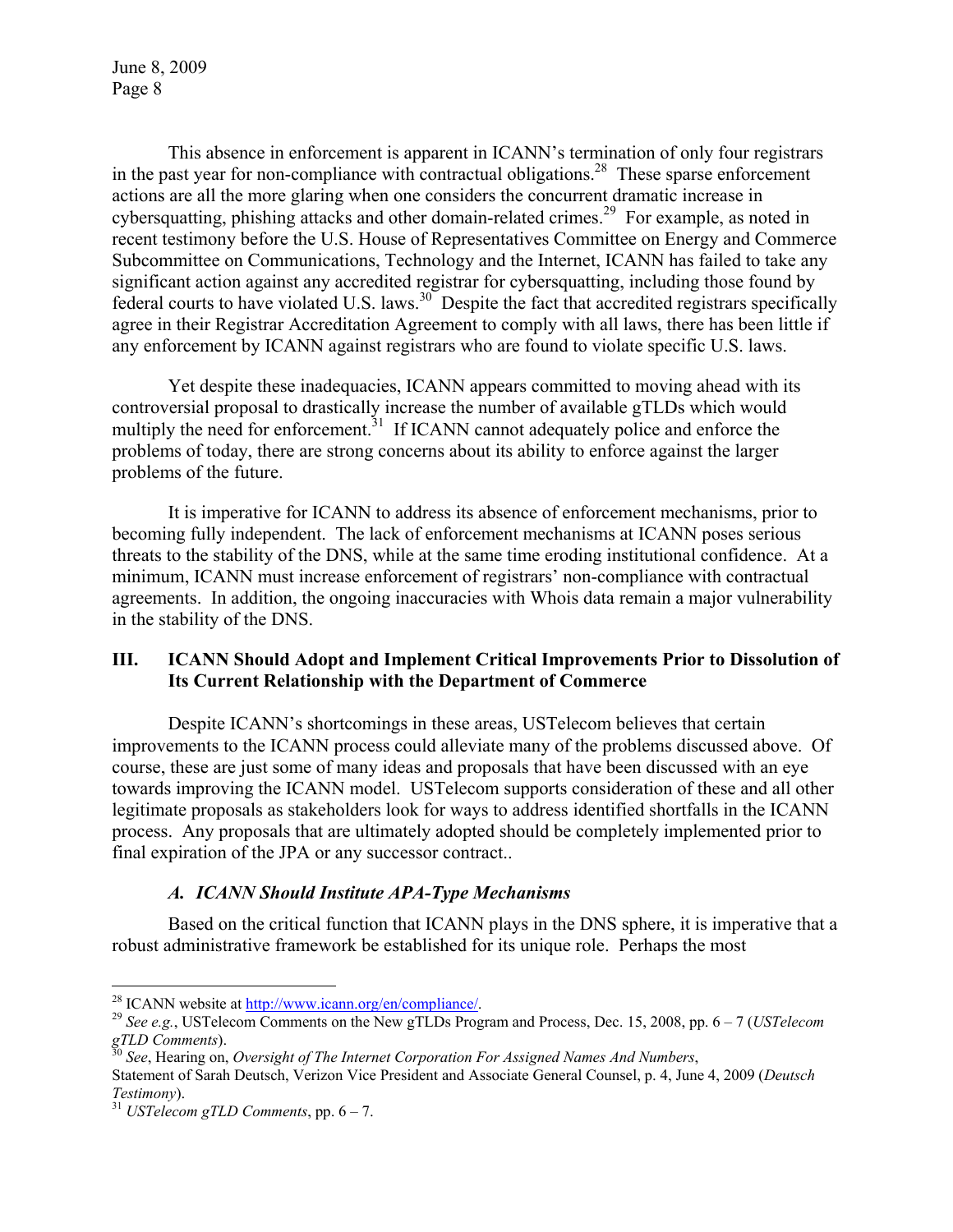fundamental change for ICANN would be to implement full Administrative Procedures Act (APA) mechanisms. Such mechanisms would ensure that all of ICANN's stakeholders – ranging from private industry to government entities – gain increased certainty that ICANN's decisions are based on sound analysis.

USTelecom believes that ICANN should establish clear procedural guidelines for decision-making based on well established administrative procedures concepts. At a minimum, such processes should include requirements that ICANN: 1) keep the public informed of their organization, procedures, rules and proposals; 2) provide for public participation in any policy making process; and 3) establish uniform standards for the conduct of formal rulemaking.

Some stakeholders have offered specific proposals for ICANN to consider.<sup>32</sup> These include proposals that ICANN staff publish clear, neutral staff analysis of comments received, the context in which comments were received, the rationale for the original staff recommendation, and how the staff recommendation is informed by the public comments received. USTelecom also supports proposals calling for advanced notices of proposed policymaking activities; establishment of appropriate timeframes for full and comprehensive input from all stakeholders; and publication of draft proposals that provide sufficient time for relevant feedback from the community.<sup>33</sup>

Although ICANN has made strides in some areas (*e.g.*, publishing stakeholder comments), implementation of APA-type systems would ensure broader mechanisms are in place to create greater accountability and transparency. Absent such accountability and transparency, relevant stakeholders will continue to view the ICANN process with distrust and become increasingly disenfranchised. By implementing such mechanisms, ICANN will create an environment where meaningful dialogue with DNS stakeholders will ensure the development of appropriate and proper practices and policies.

## *B. ICANN Should Improve Accountability to the Stakeholder Community*

Ensuring improved accountability of ICANN to the public and stakeholder community is essential. In conjunction with APA-style mechanisms, improvements to ICANN's accountability measures will provide further legitimacy to ICANN and its policy making process and help to ensure that ICANN remains accountable to *all* members of the Internet community. Such accountability to the stakeholder community can be accomplished through improvements to existing accountability mechanisms and implementation of new ones.

 There are certainly many ways for ICANN to improve its accountability to the stakeholder community. For example, some have suggested that ICANN revise the conflict of interest policy for its Board. Currently, there is nothing to prevent members of the ICANN Board that have a conflict of interest to nevertheless participate in Board discussions on the topic

 $\overline{a}$ 

<sup>32</sup> *See e.g.*, *Network Solutions Comments*, p. 1 (calling on ICANN to "employ methodical decision-making processes subject to meaningful community review."); AT&T Comments on Draft IIC Plan (May 11, 2009) (available at: http://forum.icann.org/lists/iic-implementation-plan/msg00006.html) (visited June 8, 2009).<br><sup>33</sup> *See e.g.*, AT&T Comments on Draft IIC Plan, pp. 4-5.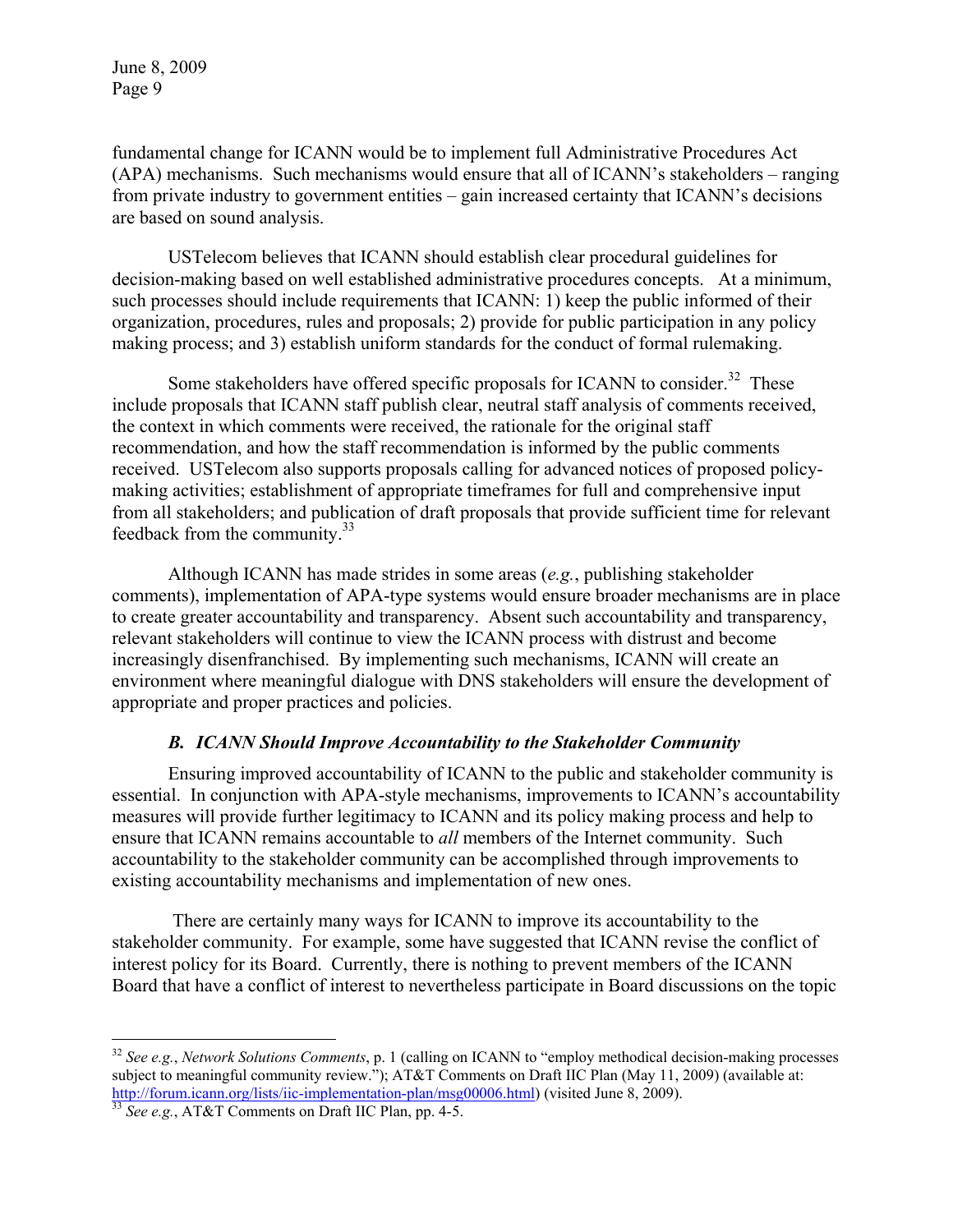$\overline{a}$ 

on which they are conflicted. This violates the most basic tenets of fiduciary duties, and must be addressed by ICANN.

In the context of an internal capture scenario, many have expressed concerns about the ability of a simple majority of the ICANN Board to make decisions that are inconsistent with its mission or stakeholder consensus. Such a scenario needs to be addressed by ICANN in a reasonable fashion, such as through implementation of a super-majority vote or other procedural safeguards.

Unfortunately, ICANN's only proposal to date has been to establish "an extraordinary mechanism for the community to remove and replace the Board in special circumstances." As NetChoice has previously observed about this proposal, such a measure "would be too difficult to invoke and would create unacceptable and uncontrollable risks if it were ever actually used."<sup>34</sup> As such, USTelecom believes that ICANN should implement some other less drastic form of Board reform.

In addition, USTelecom is concerned about the need for ICANN to avoid establishing an economic interest for the organization in its DNS policies and related decisions.<sup>35</sup> For example, if the initial round of proposed gTLD applications is successful, ICANN stands to bring in more than \$90 million in fees. In instances such as this, it is imperative that ICANN avoid any policy making decision where it stands to reap a substantial financial benefit.

 Finally, ICANN can active steps to improve existing accountability mechanisms. For example, USTelecom supports basic steps that would improve ICANN's Ombudsman services, including greater independence for the Ombudsman and full disclosure of whether Ombudsman recommendations are implemented by the ICANN Board or staff.

## *C. ICANN Should Establish some Form of Independent Review*

USTelecom supports proposals that would implement some form of independent supervisory review of ICANN's policy making and decision making process. Currently, ICANN has no genuine form of independent review, despite the presence of such mechanisms in other venues. The presence of such review mechanisms offers stakeholders a form of legitimate redress that ensure valid outcomes are attained when procedural or substantive flaws arise in the policy making process. It is imperative that ICANN implement and adopt such mechanisms in order to ensure the integrity of its decision-making process.

ICANN's current review process is woefully inadequate, specifically with respect to its Independent Review Panel and reconsideration process. The flaws inherent in each have been fully analyzed by numerous stakeholders. Susan Crawford, currently the Special Assistant to the President on Science Technology & Innovation and former ICANN Board Member, previously

<sup>34</sup> *See* ICANN E-Mail archives (available at: http://forum.icann.org/lists/iic-implementation-plan/msg00011.html) (visited May 28, 2009).

<sup>35</sup> *See e.g.*, *Go Daddy Testimony*, p. 9; AT&T Comments on Draft IIC Plan, p. 5.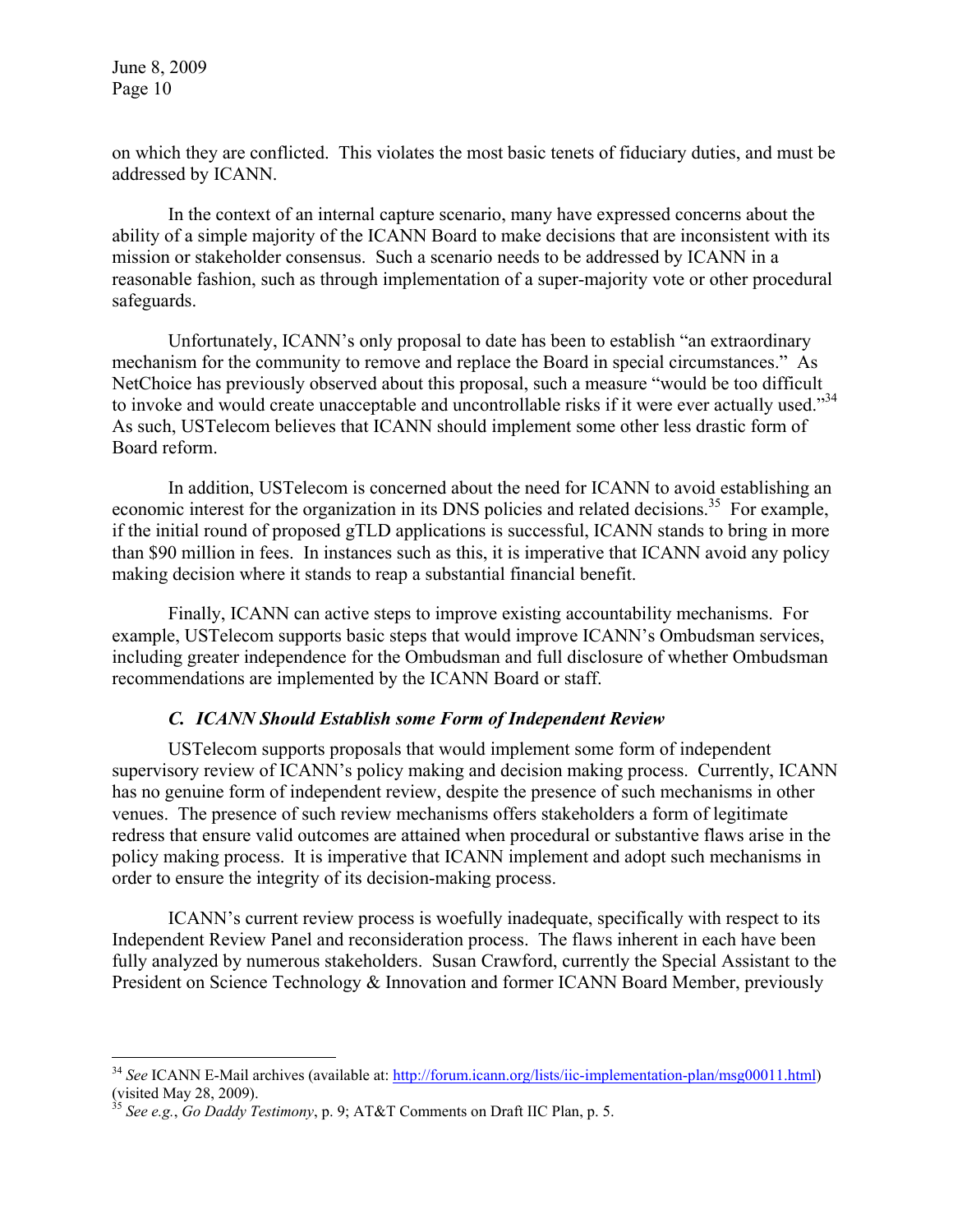$\overline{a}$ 

described ICANN's Independent Review Panel process as "quite circular," and called for establishing some avenue of some avenue of "real appeal of a board decision."<sup>36</sup>

ICANN recently proposed a new Independent Review Tribunal that would consist of a standing panel of internationally recognized relevant technical experts as well as internationally recognized jurists, including persons with senior appellate judge experience. Unfortunately, ICANN's proposal falls short. In particular, ICANN proposes amending its bylaws in such a way as to enable the Board to completely disregard any recommendation of the Independent Review Tribunal.<sup>37</sup>

In this regard, USTelecom notes the numerous calls for creating a new, truly independent review body that has the authority to review ICANN's policy actions to ensure compliance with implemented administrative procedure guidelines.<sup>38</sup> As is the case with similar types of review boards, any such panel should have the relevant expertise, be fully independent of ICANN and have no past or current conflicts of interest with ICANN. Such a panel should be empowered to reverse ICANN's decisions based on substantive and/or procedural grounds.

### **IV. ICANN Needs Additional Time to Sufficiently Prepare for a Post-JPA World**

USTelecom strongly supports the model of ICANN as an organization that is accountable to the multi-stakeholder global Internet community through use of a bottom-up, consensus-based process. In addition, USTelecom believes it is imperative for the global Internet community that ICANN eventually transition and fully function as an independent entity that is outside the control of any single government.

The full independence of ICANN will never be realized if it is captured by other entities, whether internally or externally. Absent implementation by ICANN of strong safeguards and well-established procedures, this threat could become all too real.

In light of the many deficiencies that have been identified, and the absence of any substantive reforms by ICANN, USTelecom believes that transition process for ICANN must continue. USTelecom acknowledges that the JPA is a mutual contract between the Department of Commerce and ICANN. We therefore urge ICANN and the Department of Commerce to

<sup>36</sup> *See* ICANN Meeting Transcript, *Accountability and Transparency Management Operating Principals Consultations Workshop*, San Juan, Puerto Rico, 27 June 2007, (available at:

http://sanjuan2007.icann.org/files/sanjuan/SanJuan-WorkshopAccountabilityTransparency-27June07.txt) (visited June 2, 2009).

<sup>37</sup> *See*, ICANN Report, *Improving Institutional Confidence: The Way Forward*, 31 May 2009, p3 (stating that "A provision should be set forth in the bylaws stating that the Board will follow the recommendations of the panel unless it determines that such recommendations are not in the best interest of the corporation and publishes a report to the community setting forth its reasons.") (available at: http://www.icann.org/en/jpa/iic/iic-the-way-forward-<br>31may09-en.pdf) (visited June 8, 2009).

<sup>&</sup>lt;sup>38</sup> See e.g., *Network Solutions Comments*, p. 2 (calling for the institution of some form of binding independent review at ICANN); *Go Daddy Testimony*, pp. 6 – 7 (calling for some form of a supervisory panel to ensure accountability at ICANN); Comments of NetChoice, May 11, 2009 (calling for additional mechanisms that hold ICANN accountable for its decisions in the development and execution of DNS policies) (available at: http://forum.icann.org/lists/iic-implementation-plan/msg00011.html) (visited June 8, 2009).